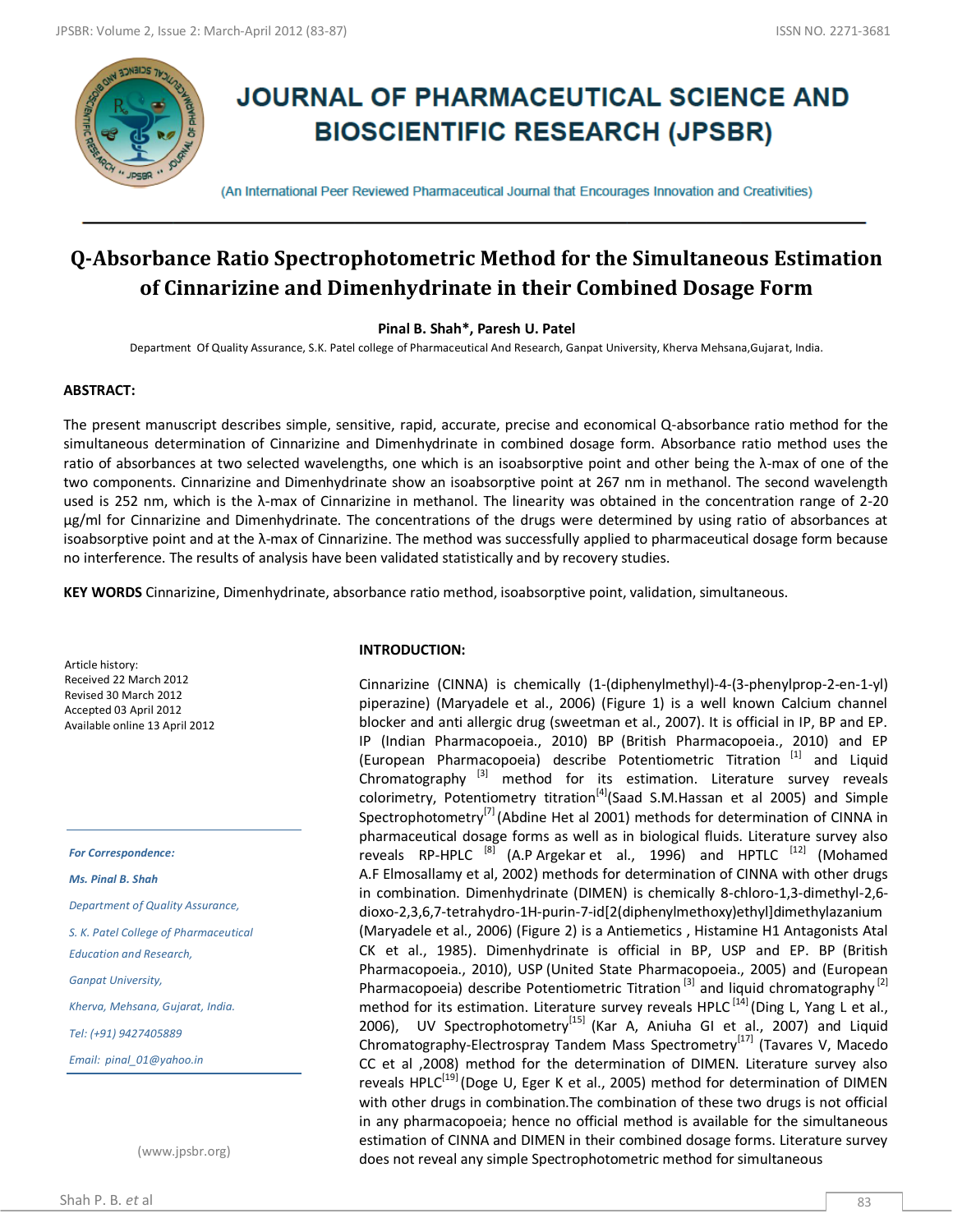**Figure 1:** Structure of Cinnarizine



**Figure 2:** Structure of Dimenhydrinate

estimation of CINNA and DIMEN in combined dosage forms. The present communication describes simple, sensitive, rapid, accurate, precise and cost effective spectrophotometric method based on Q-absorbance ratio spectrophotometric method for simultaneous estimation of both drugs in their combined

### **MATERIALS & METHODS**

#### **Materials**

A Shimadzu model 1700 (Japan) double beam UV/Visible spectrophotometer with spectral width of 2 nm, wavelength accuracy of 0.5 nm and a pair of 10 mm matched quartz cell was used to measure absorbance of all the solutions. Spectra were automatically obtained by UV-Probe system software. A Sartorius CP224S analytical balance (Gottingen, Germany), an ultrasonic bath (Frontline FS 4, Mumbai, India) was used in the study. CINNA and DIMEN bulk powder was kindly gifted by Torrent Research Center, Ghandhinagar, Gujarat, India.. Methanol (AR Grade, S. D. Fine Chemicals Ltd., Mumbai, India) were used in the study.

### **Methods**

#### **Preparation of Standard Solutions**

A 10 mg of standard CINNA and DIMEN were weighed and transferred to 100 ml separate volumetric flasks and dissolved in methanol. The flasks were shaken and volumes were made up to mark with methanol to give a solution containing 100μg/ml each of CINNA and DIMEN.

#### **Methodology**

Absorbance ratio method uses the ratio of absorbances at two selected wavelengths, one which is an isoabsorptive point and other being the λ-max of one of the two components. From the overlay spectra of two drugs, it is evident that CINNA and DIMEN show an isoabsorptive point at 267 nm. The second wavelength used is 252 nm, which is the λ-max of CINNA. Working standard solutions having concentration 2, 4, 8, 12, 16 and 20 μg/ml for CINNA and DIMEN were prepared in methanol and the absorbances at 267 nm (isoabsorptive point) and 252 nm (λ-max of CINNA) were measured and absorptivity coefficients were calculated using calibration curve.

The concentration of two drugs in the mixture can be calculated using following equations.

| $CX = [(QM - QY) / (QX - QY)] \times A_1 / ax_1$ |  |  |  |  |
|--------------------------------------------------|--|--|--|--|
|                                                  |  |  |  |  |

CY = [(QM – QX) / (QY -QX)] × A1/ay<sup>1</sup> ………… (2)

Where,  $A_1$  and  $A_2$  are absorbances of mixture at 252 nm and 267 nm; ax1 and ay1 are absorptivities of CINNA and DIMEN at 252 nm; ax2 and ay2 are absorptivities of CINNA and DIMEN respectively at 267 nm;  $QM = A_2 / A_1$ ,  $QX = ax_2 / ax_1$  and  $QY =$  $ay_2 / ay_1$ .

# **Validation of the proposed method**

The proposed method was validated according to the International Conference on Harmonization (ICH) guideline.

#### **Linearity (calibration curve)**

The calibration curves were plotted over a concentration range of 2-20 μg/ml for CINNA and DIMEN. Appropriate aliquots from the standard stock solutions of CINNA and DIMEN were used to prepare two different sets of dilutions: Series A, and B as follows. Series A consisted of different concentration of CINNA (2-20 μg/ml). Aliquot from the stock solution of CINNA (100 μg/ml) was pipette out in to a series of 10 ml volumetric flask and diluted with methanol to get final concentration in range of 2-20 μg/ml (0.2, 0.4, 0.8, 1.2, 1.6, and 2.0ml). Series B consisted of varying concentrations of DIMEN (2-20 μg/ml). Appropriate volume of the stock solution of DIMEN (100 μg/ml) was transferred into a series of 10 ml volumetric flask and the volume was adjusted to the mark with methanol to get final concentration in range of 2-20 μg/ml (0.2, 0.4, 0.8, 1.2, 1.6 and 2.0 ml). The absorbances of solution were then measured at 252 nm and 267 nm. The calibration curves were constructed by plotting absorbances versus concentration and the regression equations were calculated.

#### **Method precision (repeatability)**

The precision of the instrument was checked by repeated scanning and measurement of absorbance of solutions (*n* = 6)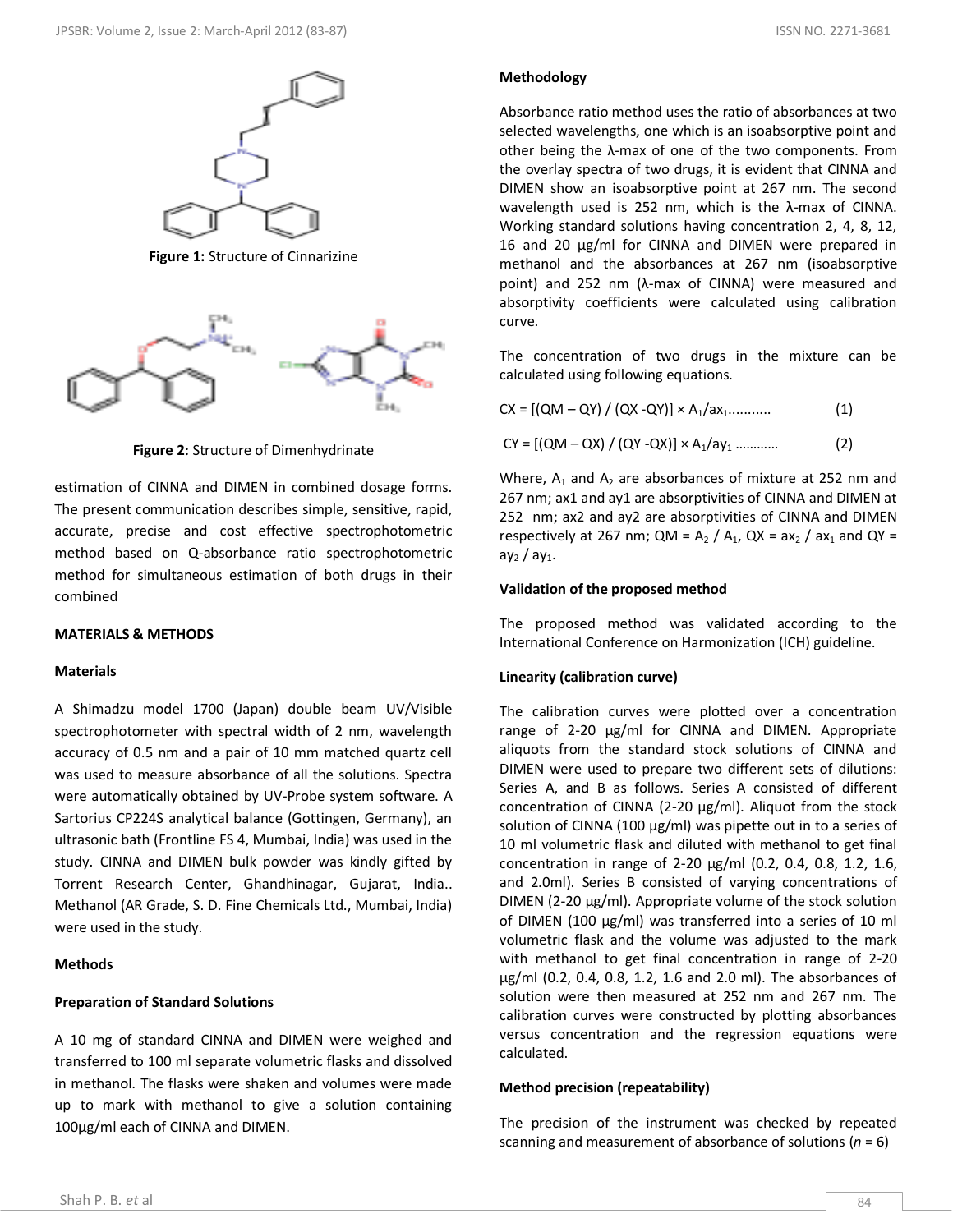for CINNA and DIMEN (12 μg/ml for both drugs) without changing the parameter of the proposed spectrophotometry method.

#### **Intermediate precision (reproducibility)**

The intraday and interday precision of the proposed method was determined by analyzing the corresponding responses 3 times on the same day and on 3 different days over a period of 1 week for 3 different concentrations of standard solutions of CINNA and DIMEN (4, 8 and 12 μg/ml). The result was reported in terms of relative standard deviation (% RSD).

#### **Accuracy (recovery study)**

The accuracy of the method was determined by calculating the recoveries of CINNA and DIMEN by the standard addition method. Known amounts of standard solutions of CINNA and DIMEN were at added at 50, 100 and 150 % level to prequantified sample solutions of CINNA and DIMEN (6μg/ml for CINNA and 6μg/ml for DIMEN). The amounts of CINNA and DIMEN were estimated by applying obtained values to the respective regression line equations.

#### **Limit of detection and limit of quantification**

The limit of detection (LOD) and the limit of quantification (LOQ) of the drug were derived by

Calculating the signal-to-noise ratio (S/N, i.e., 3.3 for LOD and 10 for LOQ) using the following equations designated by International Conference on Harmonization (ICH) guidelines.

LOD =  $3.3 \times \sigma/5$ ............. (3)

LOQ =  $10 \times \sigma/S$ ............. (4)

Where,  $\sigma$  = the standard deviation of the response and

S = slope of the calibration curve.

#### **Analysis of drugs in sample**

The absorbances of the sample solution i.e.  $A_1$  and  $A_2$  were recorded at 252 nm (λ-max of CINNA) and 267nm (isoabsorptive point) respectively, and ratios of absorbance were calculated, i.e. A2/A1. Relative concentration of two drugs in the sample was calculated using above equation (1) and (2). The analysis procedure was repeated three times with synthetic mixture.

#### **RESULTS AND DISCUSSION**

In absorbance ratio method (Q-analysis), the primary requirement for developing a method for analysis is that the entire spectra should follow the Beer's law at all the wavelength (Beckett et al., 1997), which was fulfilled in case of both these drugs. The two wavelengths were used for the analysis of the drugs were 252 nm (λ-max of CINNA) and 267 nm (isoabsorptive point) at which the calibration curves were prepared for both the drugs. The overlain UV absorption

# **Table 1:** Regression Analysis Data and Summary of Validation Parameters for CINNA and DIMEN by Q-Absorbance Spectrophotometric Method

| <b>Parameters</b>                          | <b>CINNA</b>     | <b>DIMEN</b>  | <b>CINNA &amp;</b><br><b>DIMEN</b> |  |
|--------------------------------------------|------------------|---------------|------------------------------------|--|
| Wavelength                                 | 252              |               | 267                                |  |
| (nm)                                       |                  |               |                                    |  |
| Beer's law limit                           | $2 - 20$         |               | $2 - 20$                           |  |
| $(\mu g$ /ml)                              |                  | $2 - 20$      |                                    |  |
| Regression                                 |                  |               |                                    |  |
| equation                                   | $Y=0.0585X+$     | $Y=0.0117X+$  | $Y = 0.0232X -$                    |  |
| $(y = a + bc)$                             | 0.035            | 0.001         | 0.0011                             |  |
|                                            |                  |               |                                    |  |
| Slope (b)                                  | 0.0585           | 0.0117        | 0.0232                             |  |
| Intercept (a)                              | 0.0359           | 0.001         | 0.0011                             |  |
| Correlation                                | 0.9983<br>0.9983 |               | 0.9994                             |  |
| coefficient $(r^2)$                        |                  |               |                                    |  |
| $LODa(\mu g/ml)$                           | 0.275            | 0.608         | 0.627                              |  |
| $\overline{\text{LOQ}^b(\mu g\text{/ml})}$ | 0.835            | 1.804         | 1.958                              |  |
| Repeatability (%                           | 0.3246           | 1.0479        | 1.00597                            |  |
| $RSDc$ , n =6)                             |                  |               |                                    |  |
| Precision (%RSD,                           |                  |               |                                    |  |
| $n = 3$                                    | $0.59 - 1.35$    | 1.15-1.73     | 0.75-1.98                          |  |
| Interday                                   | $0.25 - 1.23$    | $0.64 - 1.38$ | $0.5 - 1.47$                       |  |
| Intraday                                   |                  |               |                                    |  |
| Accuracy $\pm$ S.D <sup>d</sup> .          | $98.84 \pm$      | $98.52 \pm$   |                                    |  |
| (%Recovery,                                | 0.54<br>0.42     |               | $99.24 \pm 0.46$                   |  |
| $n = 5$                                    |                  |               |                                    |  |

 $a^2$ LOD = Limit of detection,  $b^D$ LOQ = Limit of quantification,  $c^T$ RSD  $=$  Relative standard deviation,  $\mathrm{d}$ S. D. = Standard deviation

# **Table 2:** Recovery Data of CINNA and DIMEN by Spectrophotometric Method

|              | Amount                                | Amount           | %Recovery $\pm$ S. D. (n=5)                                       |                                                          |  |
|--------------|---------------------------------------|------------------|-------------------------------------------------------------------|----------------------------------------------------------|--|
| <b>Drug</b>  | taken<br>added<br>$(\mu g/ml)$<br>(%) |                  | At 252<br>nm                                                      | At 267 nm                                                |  |
| <b>CINNA</b> | 6<br>6<br>6                           | 50<br>100<br>150 | $98.36 \pm$<br>0.19<br>$98.93 \pm$<br>0.56<br>$99.23 \pm$<br>0.87 | $99.53 \pm 0.77$<br>$99.29 \pm 0.41$<br>$98.91 \pm 0.22$ |  |
| <b>DIMEN</b> | 6<br>6<br>6                           | 50<br>100<br>150 | $98.01 \pm$<br>0.50<br>$98.90 \pm$<br>0.55<br>$98.67 \pm$<br>0.21 | $99.53 \pm 0.77$<br>$99.29 \pm 0.41$<br>$98.1 \pm 0.22$  |  |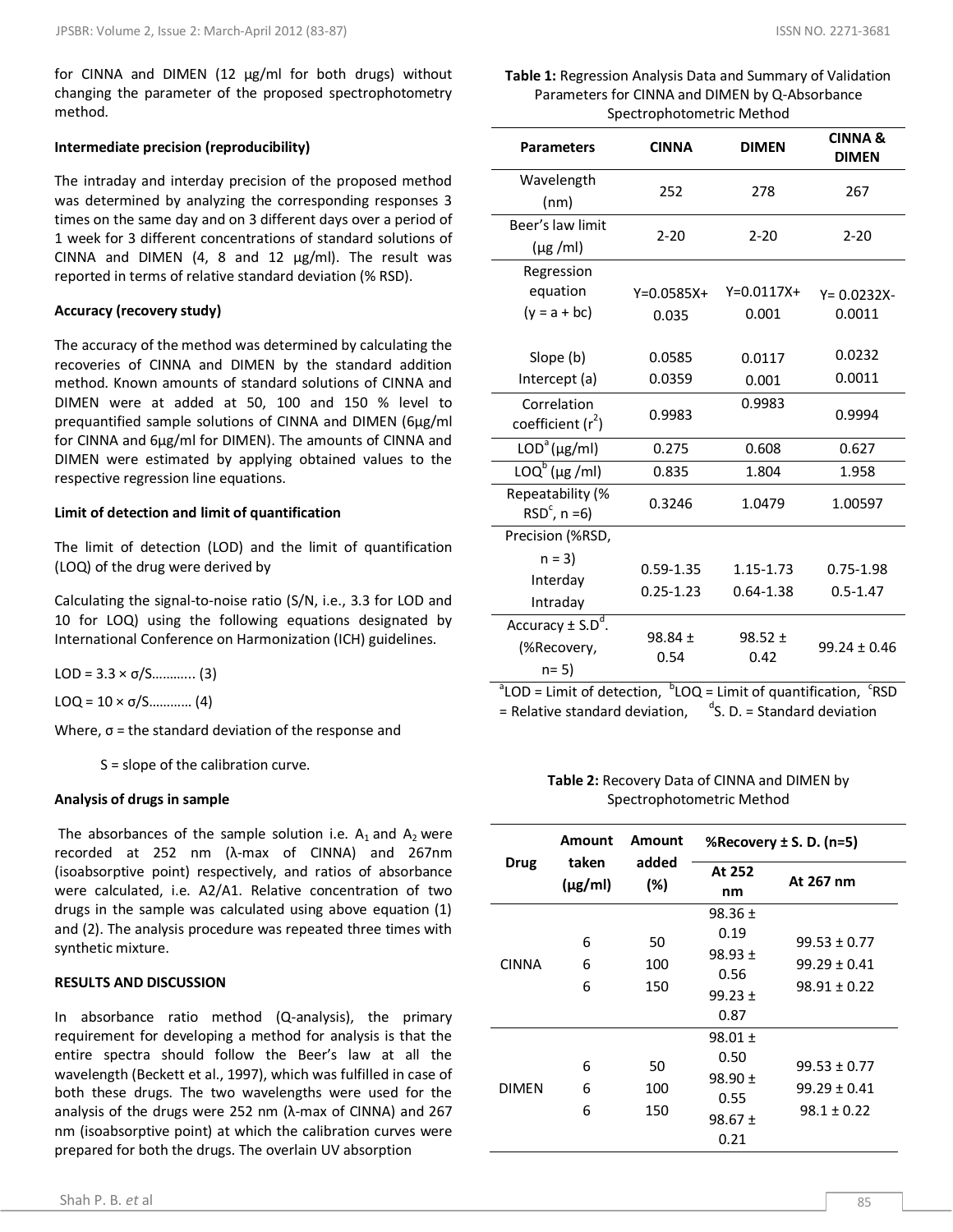

**Figgure 3:** Overlain absorption spectra of Cinnarizine (252 nm) and Dimenhydrinate (278 nm) showing isoabsorptive point (267 nm) in methanol

| <b>Table 3:</b> Analysis of CINNA and DIMEN by Spectrophotometric |
|-------------------------------------------------------------------|
| Method                                                            |

|                |       | Label Claim  |              | <b>Amount Found</b> |                     | % Label Claim     |
|----------------|-------|--------------|--------------|---------------------|---------------------|-------------------|
| <b>Mixture</b> | (mg)  |              | (mg)         |                     | $±$ S.D. (n=6)      |                   |
|                | CINNA | <b>DIMEN</b> | <b>CINNA</b> | <b>DIMEN</b>        | CINNA               | DIMEN             |
|                | 20    | 40           | 19.9         | 40.14               | $99.92 \pm$<br>0.44 | 101.40<br>$+0.52$ |

spectra of CINNA (252 nm) and DIMEN (278 nm) showing isoabsorptive point (267 nm) in methanol is shown in **Figure 3.** The validation parameters were studied at all the wavelengths for the proposed method. Accuracy was determined by calculating the recovery and the mean was determined (**Table 2**). The method was successfully used to determine the amounts of CINNA and DIMEN present in the synthetic mixture. The results obtained were in good agreement with the corresponding labeled amount (**Table 3**). Precision was calculated as repeatability and intra and inter day variations (% RSD) for both the drugs. Optical characteristics and summary of validation parameters for method is given in Table 1. By observing the validation parameters, the method

was found to be simple, sensitive, accurate and precise. Hence the method can be employed for the routine analysis of these two drugs in combined dosage form.

# **CONCLUSION**

The proposed spectrophotometric method was found to be simple, sensitive, accurate and precise for determination of CINNA and DIMEN in synthetic mixture. The method utilizes easily available and cheap solvent for analysis of CINNA and DIMEN hence the method was also economic for estimation of CINNA and DIMEN from synthetic mixture. The common excipients and other additives are usually present in the synthetic mixture do not interfere in the analysis of CINNA and DIMEN in method, hence it can be conveniently adopted for routine quality control analysis of the drugs in combined pharmaceutical formulation.

# **ACKNOWLEDGEMENT**

The authors are thankful to Torrent Pharmaceuticals Ltd., Ghandhinagar, Gujarat, India for providing gift sample of CINNA and DIMEN for research. The authors are highly thankful to Shree S. K. Patel College of Pharmaceutical Education and Research, Ganpat University, Kherva – 382711, Mehsana, Gujarat, India for providing all the facilities to carry out the work.

# **REFERENCES**

- 1. Indian Pharmacopoeia, Vol. ΙΙ, Government of India, The controller of Publications, Delhi, 2010, Page. No: 1088- 1090.
- 2. The United States Pharmacopoeia,  $32<sup>th</sup>$  Revision, NF 27 The United States Pharmacopoeial Convention, Inc., Rockville, MD, 2009, Page. No: 2165-2167.
- 3. British Pharmacopoeia, Vol. II, Stationary Office, Medicines and Healthcare Products Regulatory Agency, London, 2010, Page. No: 507-508 & 703-704.
- 4. Saad S. M. Hassan, Alaa B. Abbas and Mohamed A. F. Elmosallamy et al.Determination of cinnarizine in pharmaceutical preparations by spectrophotometry, atomic absorption spectrometry and potentiometry Journal of Pharmaceutical and Biomedical Analysis 2005 ; Volume 39 : 1006-31.
- 5. Saad S.M. Hassan Ragab M. Abdel-Aziz Alaa B. Abbas.et al Potentiometric membrane sensors for the selective determination of cinnarizine in pharmaceutical preparations. Journal of Pharmaceutical and Biomedical Analysis, Volume 36, Number 1, 356-358.
- 6. Xu B, [Zhao F,](http://www.ncbi.nlm.nih.gov/pubmed?term=%22Zhao%20F%22%5BAuthor%5D) Tong Set al, Spectrophotometric determination of cinnarizine based on charge-transfer reaction. Indian Journal of Pharmaceutical Science, October 2010, Volume 69, page No: 597-560.